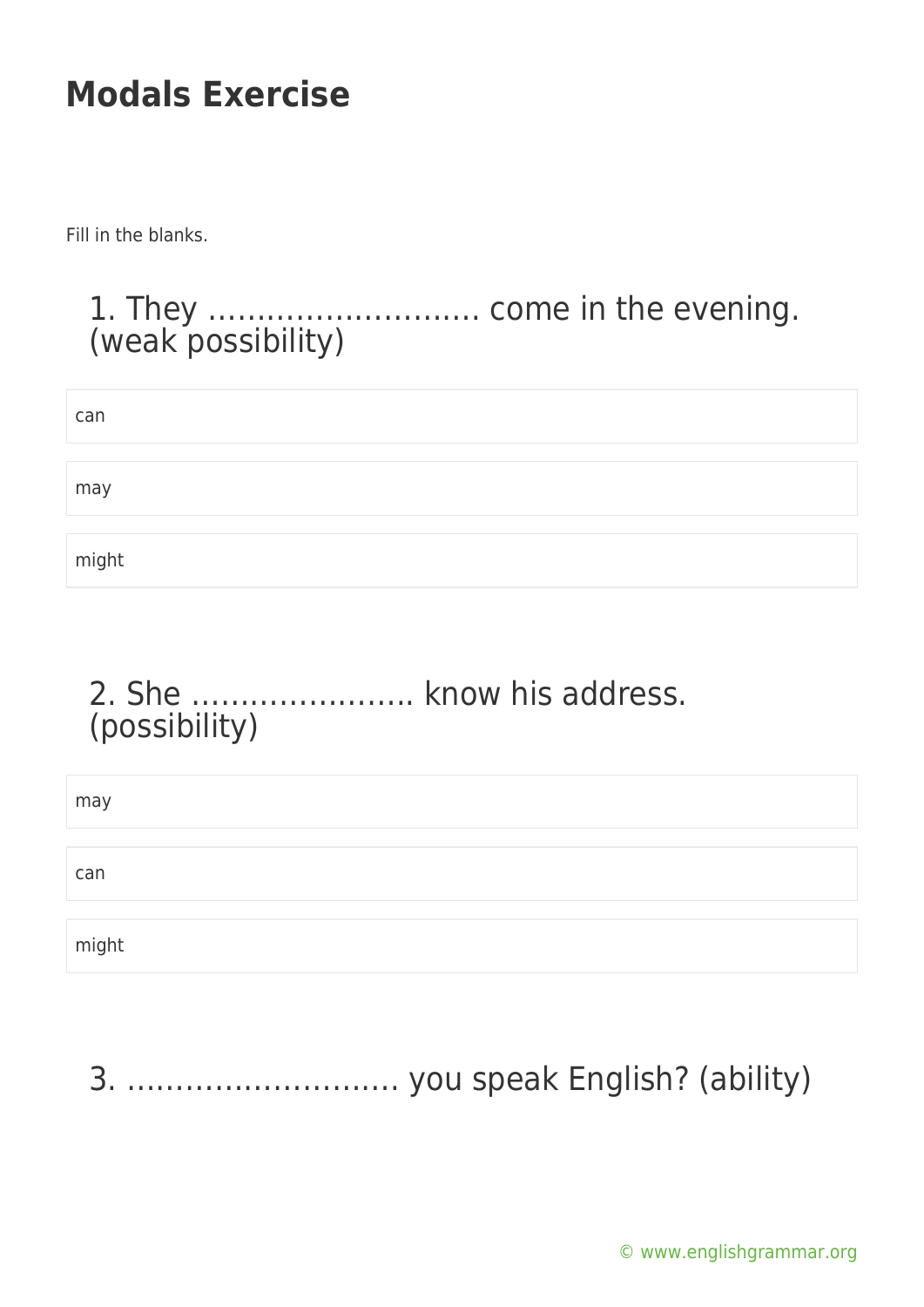| Will |  |  |  |
|------|--|--|--|
|      |  |  |  |
| Can  |  |  |  |
|      |  |  |  |
| May  |  |  |  |

#### 4. If you spoke English, you ………………………. get a better job. (ability)

| can   |  |
|-------|--|
|       |  |
| could |  |
|       |  |
| will  |  |

#### 5. You ……………………… be watching too many films.

may not

should not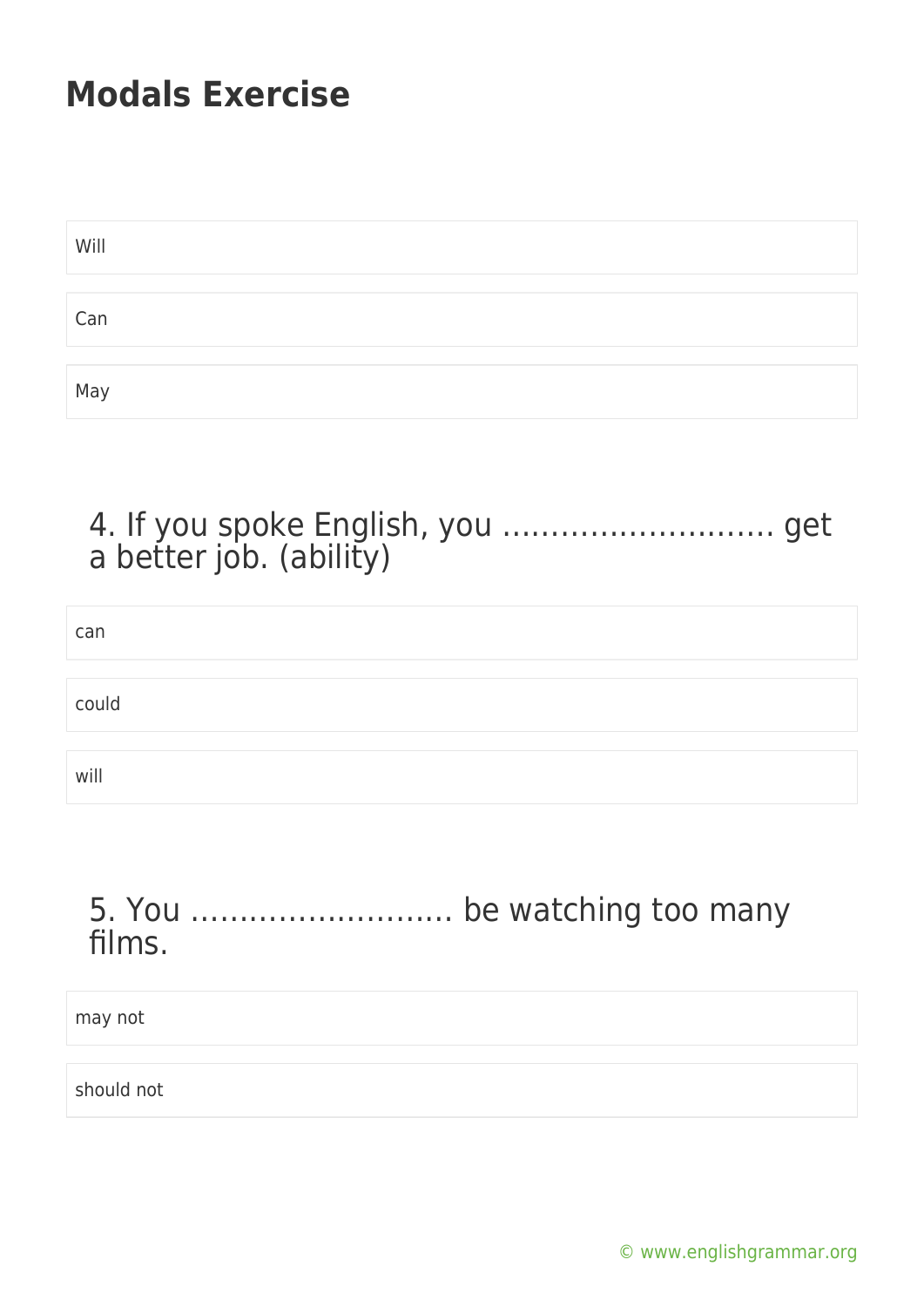| would not                      |
|--------------------------------|
|                                |
| 6. I  now. (strong obligation) |
| must quit                      |
| must to quit                   |
| must quits                     |

7. The roof ………………………. be repaired one of these days.

Please select 2 correct answers

ought

ought to

must

[© www.englishgrammar.org](https://www.englishgrammar.org/)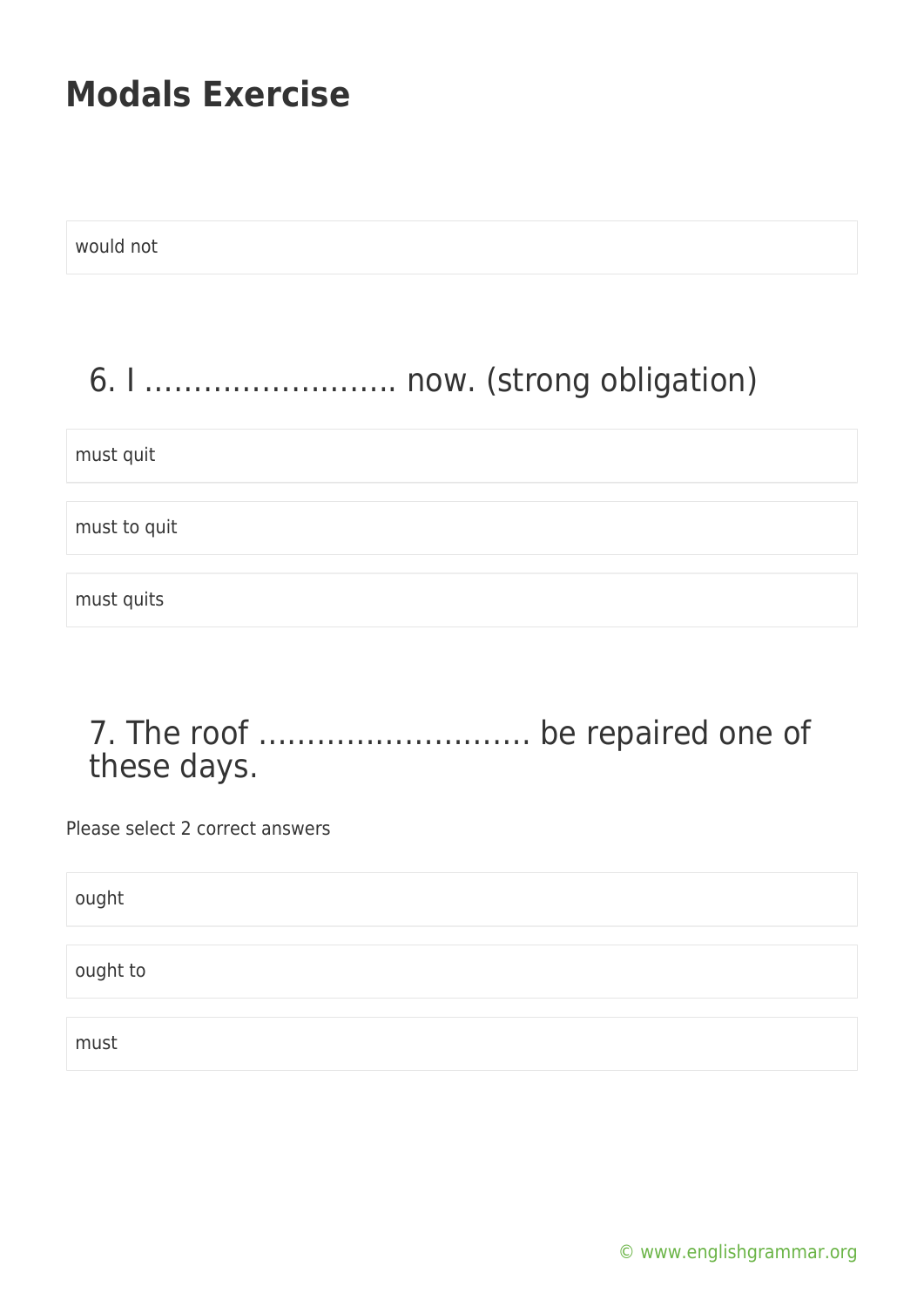#### 8. I ………………………… work really hard in those days.

| must   |  |  |  |
|--------|--|--|--|
|        |  |  |  |
| should |  |  |  |
|        |  |  |  |
| had to |  |  |  |

#### 9. You ……………………….. me you weren't coming.

should tell

would tell

should have told

### 10. He ……………………….. arrive any time.

may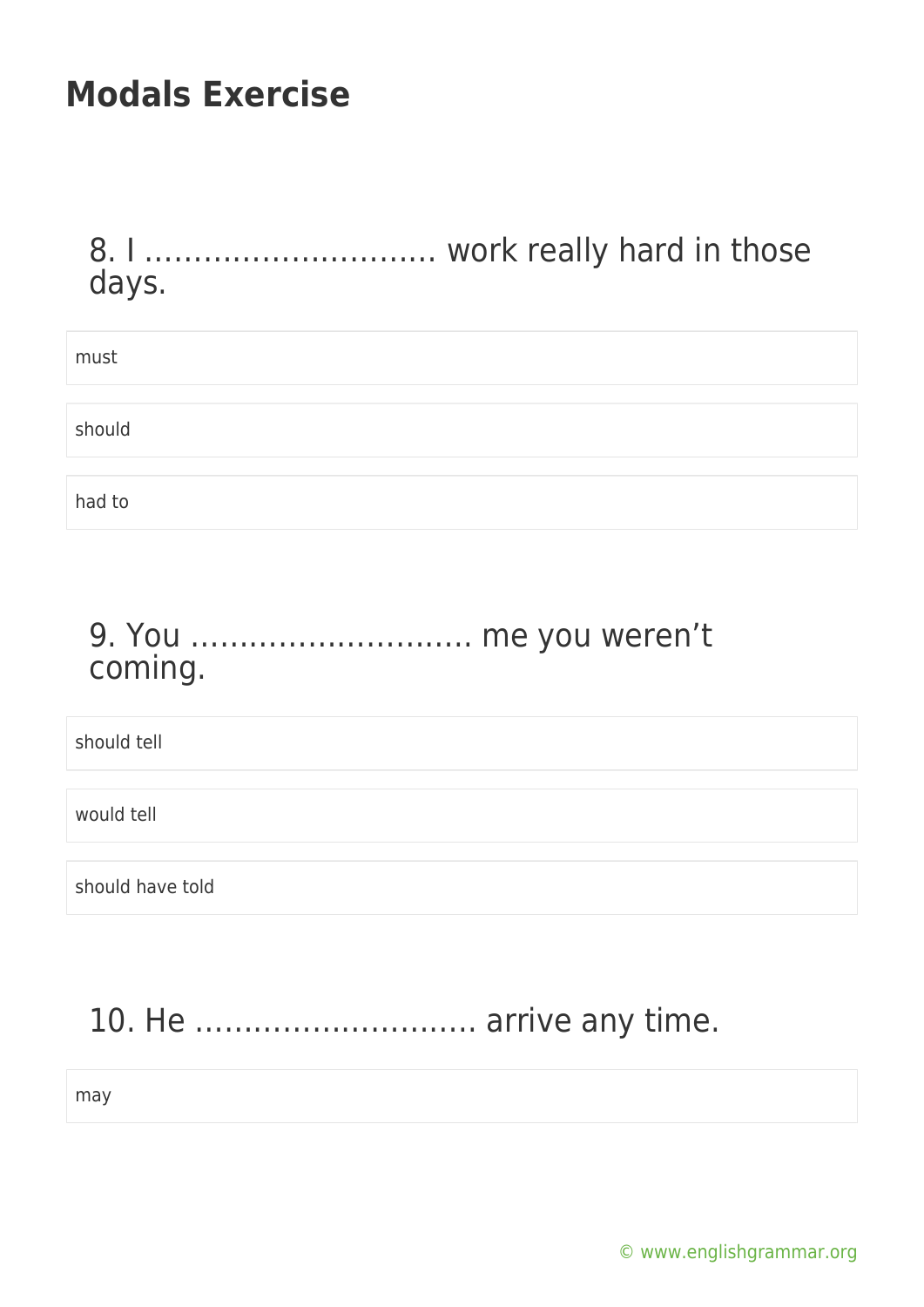must can

### 11. Where is Janet? She …………………….. be in London, Paris or Berlin – nobody knows.

| can   |  |
|-------|--|
|       |  |
| could |  |
|       |  |
| would |  |

#### 12. Kashmir ………………………. be very cold in winter.

| can   |  |  |
|-------|--|--|
|       |  |  |
| may   |  |  |
|       |  |  |
| shall |  |  |